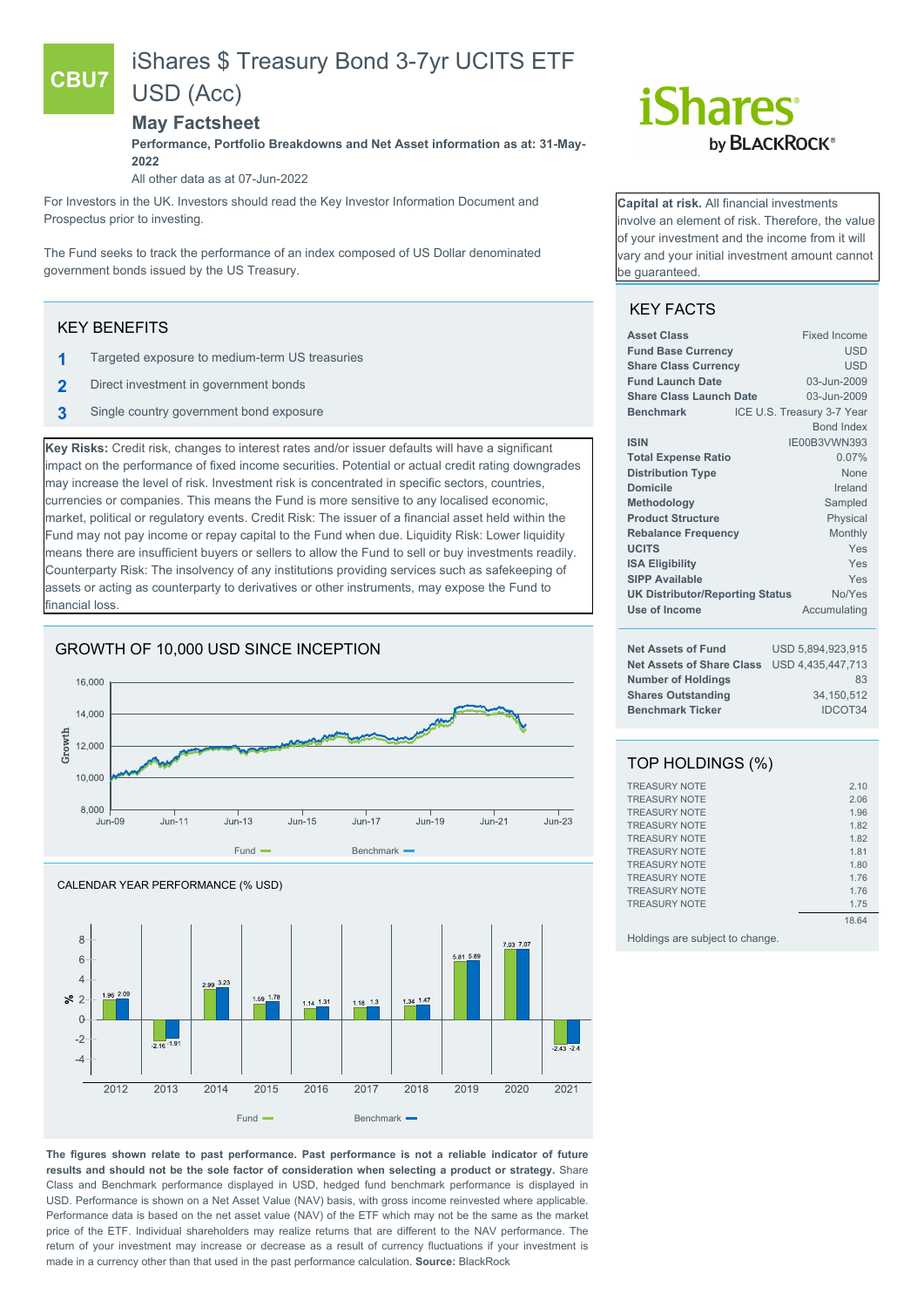### PORTFOLIO CHARACTERISTICS **Weighted Average Maturity** 4.92 yrs **Weighted Average Coupon**<br>
Weighted Average Yield To Maturity<br>
2.84% 2.84% **Weighted Average Yield To Maturity Effective Duration 1.1 and 1.1 and 1.1 and 1.1 and 1.1 and 1.1 and 1.1 and 1.1 and 1.1 and 1.1 and 1.1 and 1.1 and 1.1 and 1.1 and 1.1 and 1.1 and 1.1 and 1.1 and 1.1 and 1.1 and 1.1 and 1.1 and 1.1 and 1.1 and 1.1 and**

## DEALING INFORMATION

| Exchange                | London Stock Exchange | <b>SIX Swiss Exchange</b> |
|-------------------------|-----------------------|---------------------------|
| <b>Ticker</b>           | CBU7                  | CSBGU7                    |
| <b>Bloomberg Ticker</b> | <b>CBU7LN</b>         | <b>CSBGU7 SW</b>          |
| <b>RIC</b>              | CBU7.L                | CSBGU7.S                  |
| <b>SEDOL</b>            | B4ZS7L6               | B3VWN39                   |
| <b>Trading Currency</b> | <b>USD</b>            | <b>USD</b>                |

This product is also listed on: Tel Aviv Stock Exchange,Euronext Amsterdam, Bolsa Mexicana De Valores,Borsa Italiana,Deutsche Boerse Xetra

#### **GLOSSARY**

**Total Expense Ratio (TER):** A measure of the total costs associated with managing and operating a fund. The TER consists primarily of the management fee plus other expenses such as trustee, custody, or operating expenses. It is expressed as a percentage of the fund's total net asset value. **Distribution yield:** The distribution yield represents the ratio of distributed income over the last 12 months to the fund's current Net Asset Value.

**Effective Duration:** is a measure of the potential impact on a bond or portfolio price of a 1% change in interest rates across all maturities. It takes into account the possible changes in expected bond cash flows for bonds with embedded optionality (for example the bond issuer's right to redeem bonds at a predetermined price on certain dates) due to the 1% change in rates.

**Product Structure:** Indicates whether the fund buys the actual underlying securities in the index (i.e. Physical) or whether the fund gains exposure to those securities by buying derivatives, such as swaps (known as 'Synthetic'). Swaps are a form of contract that promises to provide the return of the security to the fund, but the fund does not hold the actual security. This can introduce a risk that the counterparty defaults on the "promise" or contract.

GEOGRAPHIC BREAKDOWN (%) **United States** 99.86 Cash and/or Derivatives  $|0.14$  $10$  $20$  $30^{\circ}$  $40^{\circ}$  $50 60$ 70 80  $90^{\circ}$ 

Geographic exposure relates principally to the domicile of the issuers of the securities held in the product, added together and then expressed as a percentage of the product's total holdings. However, in some instances it can reflect the location where the issuer of the securities carries out much of their business.

 $100$ 

 $\overline{0}$ 

**Weighted Average Maturity (WAM):** A bond's maturity is the length of time until the principal amount of the bond is to be repaid. WAM of the ETF is calculated as the average of the underlying bonds' maturities, adjusted to take account of their relative weight (size) within the fund.

**Weighted Average Coupon (WAC):** The coupon is the annual interest rate paid by a bond issuer on the face value of the bond. WAC of the ETF is calculated as the average of the underlying bonds' coupon rates, adjusted to take account of their relative weight (size) within the fund.

**Methodology:** Indicates whether the product is holding all index securities in the same weight as the index (replicating) or whether an optimised subset of index securities is used (optimised/sampled) in order to efficiently track index performance.

**Weighted Average Yield to Maturity:** The rate of return anticipated on a bond, if it is held until maturity. Yield to Maturity of the ETF is calculated as the average of the underlying bonds' yields, adjusted to take account of their relative weight (size) within the fund.

**Want to learn more?**  $\bullet$  +44 845 357 7000  $\bullet$  info@ishares.co.uk  $\bullet$  [www.ishares.co.uk](http://www.ishares.co.uk)



#### **IMPORTANT INFORMATION:**

**Important Notice Regarding Change in Investment Objective and Benchmark Index – Please note that as of Wednesday, 1 October 2014 the benchmark index and corresponding investment objective of iShares USD Government Bond 3-7 UCITS ETF (Acc) (the "Fund") (ticker symbol: CBU7) changed to seek investment results that reflect the total return of the Barclays US Treasury 3-7 Year Term Index instead of the Markit iBoxx USD Treasuries 3-7Y (Mid Price) Index. For further information please refer to the fund announcement in the 'Document Library' section on iShares.com or contact your local iShares team.** BlackRock Advisors (UK) Limited, which is authorised and regulated by the Financial Conduct Authority ('FCA'), registered office at 12 Throgmorton Avenue, London, EC2N 2DL, England, Tel +44 (0) 20 7743 3000. For your protection, calls are usually recorded. iShares plc, iShares II plc, iShares III plc, iShares IV plc, iShares V plc, iShares VI plc and iShares VII plc (together 'the Companies') are open-ended investment companies with variable capital having segregated liability between their funds organised under the laws of Ireland and authorised by the Central Bank of Ireland.

BlackRock has not considered the suitability of this investment against your individual needs and risk tolerance. The data displayed provides summary information, investment should be made on the basis of the relevant Prospectus which is available from your Broker, Financial Adviser or BlackRock Advisors (UK) Limited. We recommend you seek independent professional advice prior to investing.

This document is marketing material. This document is directed at 'Professional Clients' only within the meaning of the rules of the Financial Conduct Authority. This document is intended for information purposes only and does not constitute investment advice or an offer to sell or a solicitation of an offer to buy the products described within and no steps may be taken which would constitute or result in a public offering in the UK. This document is strictly confidential and may not be distributed without authorisation from BlackRock Advisors (UK) Limited. Any decision to invest must be based solely on the information contained in the Prospectus, Base Prospectus, Key Investor Information Document, Key Information Document and the latest half-yearly report and unaudited accounts and/or annual report and audited accounts which are available at www.ishares.com in English. Investors should read the specific risks in the Key Investor Information Document, the Key Information Document the Prospectus and the Base Prospectus. BlackRock may terminate marketing at any time.

This document is not, and under no circumstances is to be construed as an advertisement or any other step in furtherance of a public offering of shares in the United States or Canada. This document is not aimed at persons who are resident in the United States, Canada or any province or territory thereof, where the companies/securities are not authorised or registered for distribution and where no prospectus has been filed with any securities commission or regulatory authority. The companies/securities may not be acquired or owned by, or acquired with the assets of, an ERISA Plan.

Investment in the products mentioned in this document may not be suitable for all investors. The price of the investments may go up or down and the investor may not get back the amount invested. Your income is not fixed and may fluctuate. The value of investments involving exposure to foreign currencies can be affected by exchange rate movements. We remind you that the levels and bases of, and reliefs from, taxation can change.

In respect of the products mentioned this document is intended for information purposes only and does not constitute investment advice or an offer to sell or a solicitation of an offer to buy the securities described within. This document may not be distributed without authorisation from the manager.

Bloomberg® is a trademark and service mark of Bloomberg Finance L.P. (collectively with its affiliates, "Bloomberg"). Barclays® is a trademark and service mark of Barclays Bank Plc (collectively with its affiliates, "Barclays"), used under license. Bloomberg or Bloomberg's licensors, including Barclays, own all proprietary rights in the Bloomberg Barclays Indices. Neither Bloomberg nor Barclays are affiliated with BlackRock Fund Advisors or its affiliates, and neither Bloomberg nor Barclays approves, endorses, reviews, or recommends the iShares ETFs. Neither Bloomberg nor Barclays quarantees the timeliness, accurateness, or completeness of any data or information relating to ICE U.S. Treasury 3-7 Year Bond Index. Neither Bloomberg nor Barclays shall be liable in any way to the BlackRock Fund Advisors or its affiliates, investors in the iShares ETFs or to other third parties in respect of the use or accuracy of the ICE U.S. Treasury 3-7 Year Bond Index or any data included therein.

© 2022 BlackRock, Inc. All Rights reserved. BLACKROCK, BLACKROCK SOLUTIONS, iSHARES, BUILD ON BLACKROCK, SO WHAT DO I DO WITH MY MONEY are registered and unregistered trademarks of BlackRock, Inc. or its subsidiaries in the United States and elsewhere. All other trademarks are those of their respective owners. ©<br>ELACKROCK®